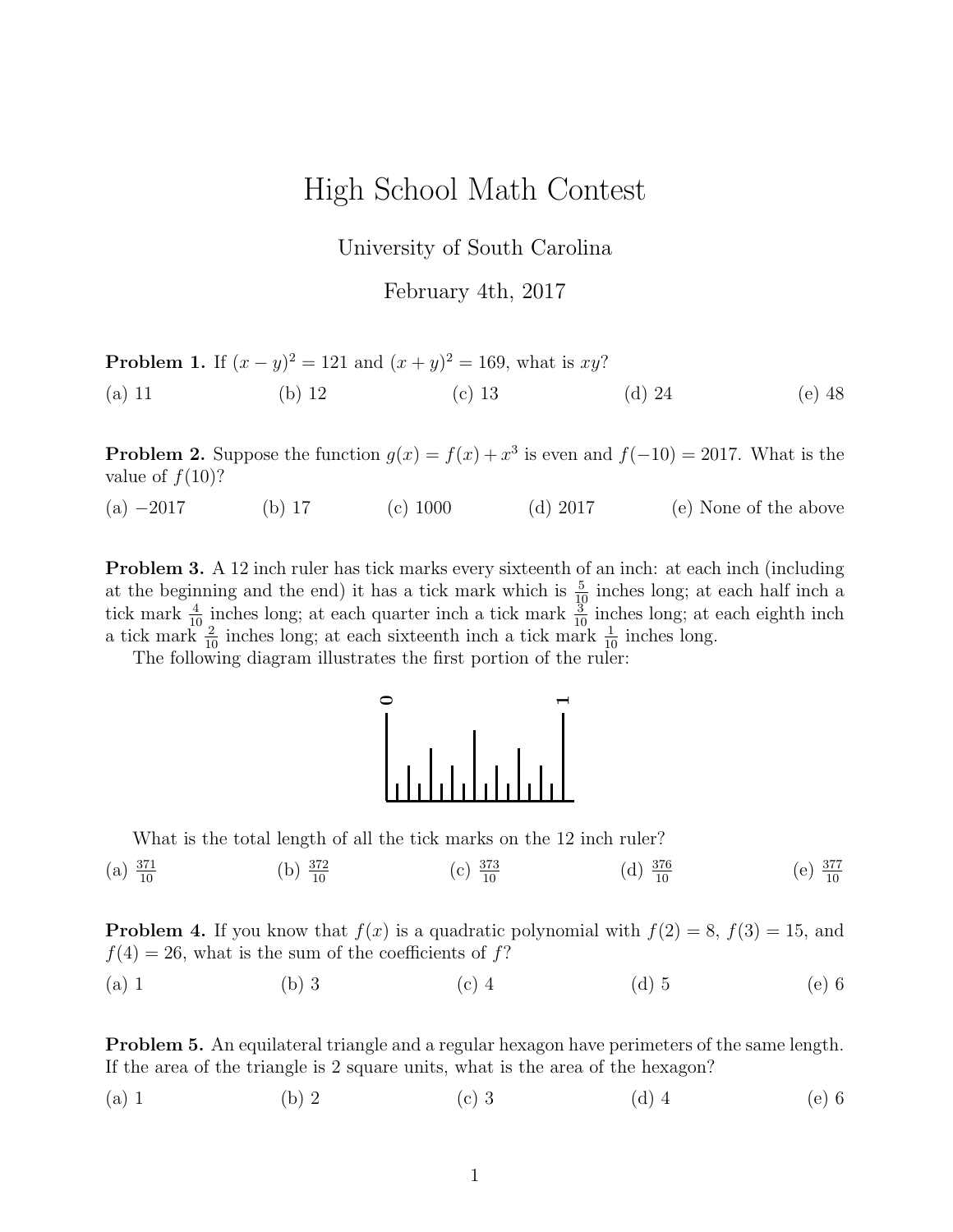**Problem 6.** A real number  $\theta$  satisfies  $\cos \theta = \tan \theta$ . What is the value of  $\frac{1}{1}$  $\sin \theta$  $+\cos^4\theta$ ?

(a)  $-2$  (b)  $-1$  (c) 0 (d) 1 (e) 2

**Problem 7.** A white billiard ball is on a 4 foot by 6 foot billiard table, with its center one foot away from a four foot wall, and in the middle of the two longer walls. You aim to reach the position symmetrically opposite.



You hit the white ball so that it travels in a straight line to side  $\overline{CD}$ , bounces off this side so that the angle of reflection equals the angle of incidence, travels in another straight line to side AD, bounces off this side so that the angle of reflection again equals the angle of incidence, and again travels in a straight line, now to its final position with its center exactly one foot from the opposite side of the table and in the middle of the two longer sides.

How far in feet does the center of the white ball travel from its initial position to its final position?

(a)  $3 + 2\sqrt{3}$ (b)  $4\sqrt{3}$  $\int_0^2 \sqrt{13}$ (d)  $2\sqrt{14}$  $(e)$  7.5

**Problem 8.** In the figure below, the large equilateral triangle is formed by 25 smaller equilateral triangles, each with an area of 1cm<sup>2</sup>. What is the area of triangle  $\triangle ABC$  in cm<sup>2</sup>?

(a) 10 (b) 10.5 (c) 11 (d) 11.25 (e) 11.5



**Problem 9.** How many positive integer *n* satisfy the inequality  $1! + 2! + 3! + 4! + n! \leq n^3$ ? (a) 1 (b) 2 (c) 4 (d) 5 (e) None of the above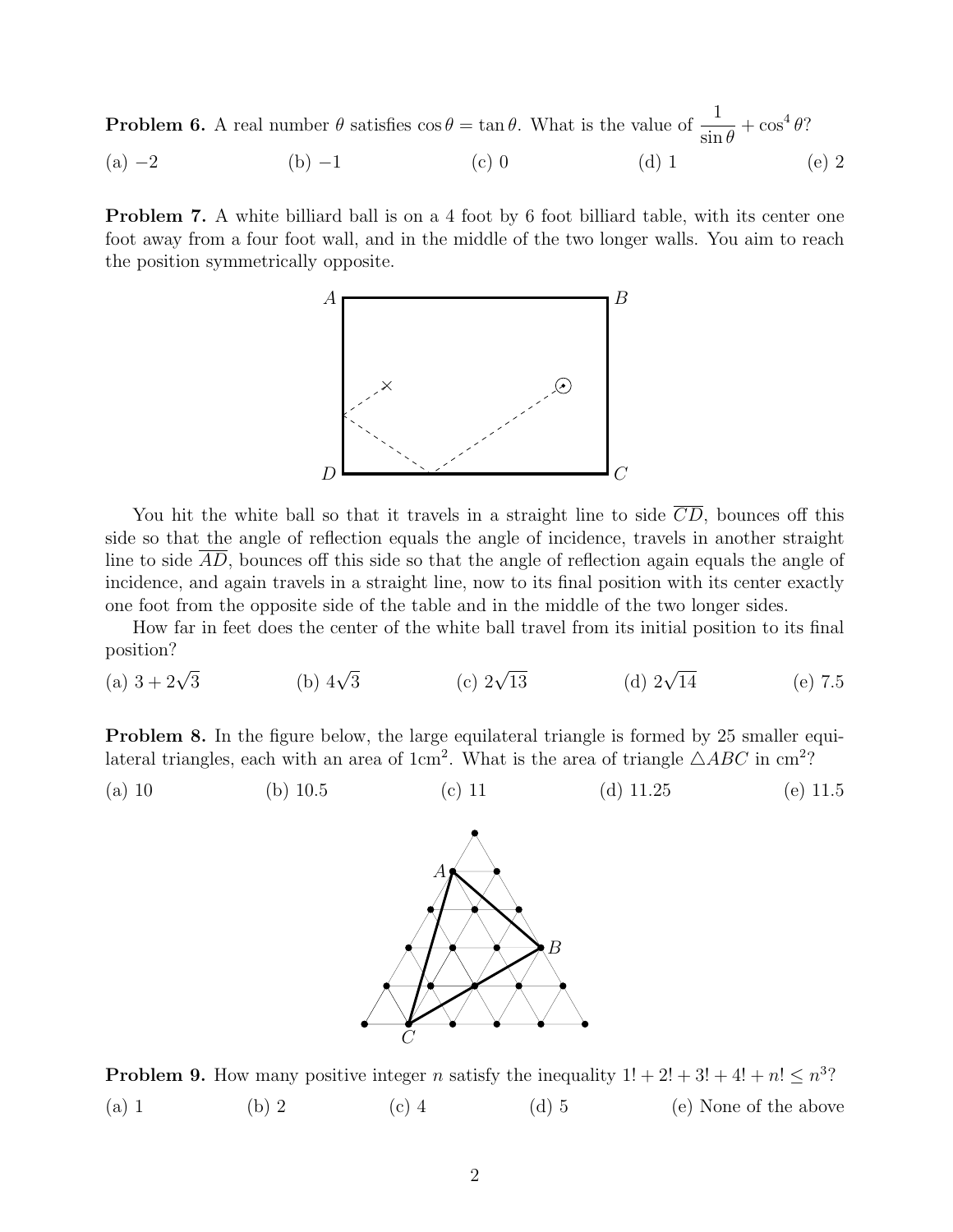**Problem 10.** Suppose a and b are two different real numbers, and the function  $f(x) =$  $x^2 + ax + b$  satisfies  $f(a) = f(b)$ . What is the value of  $f(2)$ ?

(a) 1 (b) 2 (c) 3 (d) 4 (e) 5

**Problem 11.** For  $\theta \in (\frac{\pi}{4})$  $\frac{\pi}{4}, \frac{\pi}{2}$  $(\frac{\pi}{2})$ , let  $A = (\cos \theta)^{\cos \theta}$ ,  $B = (\sin \theta)^{\cos \theta}$ ,  $C = (\cos \theta)^{\sin \theta}$ . Which of the following is true?

(a)  $A < B < C$  (b)  $A < C < B$  (c)  $B < A < C$  (d)  $B < C < A$  (e)  $C < A < B$ 

**Problem 12.** Find  $a \cdot b$ , given that

$$
a = \sqrt{6 + \sqrt{6 + \sqrt{6 + \sqrt{\cdots}}}}
$$

$$
b = \sqrt{9 - \sqrt{9 - \sqrt{9 - \sqrt{\cdots}}}}
$$

(a)  $\frac{3}{2}(\sqrt{26}-2)$  (b)  $\frac{3}{2}(\sqrt{37}-1)$  (c)  $4\sqrt{5}-2$  $\sqrt{2}$  (d)  $3\sqrt{6}+1$  (e) None of the above

**Problem 13.** How many integers n satisfy  $n^4 + 6n < 6n^3 + n^2$ ? (a) 3 (b) 4 (c) 5 (d) 6 (e) None of the above

Problem 14. What is the range of the following function?

$$
f(x) = \frac{x+1}{x^2+1}
$$

(a)  $\left[\frac{1-\sqrt{2}}{4}\right]$  $\frac{\sqrt{2}}{4}$ ,  $\frac{1+\sqrt{2}}{4}$  $\frac{-\sqrt{2}}{4}$ ] (b)  $\left[\frac{1-\sqrt{2}}{3}\right]$  $\frac{\sqrt{2}}{3}, \frac{1+\sqrt{2}}{3}$  $\frac{-\sqrt{2}}{3}$  (c)  $\left[\frac{1-\sqrt{2}}{2}\right]$  $\frac{1+\sqrt{2}}{2}, \frac{1+\sqrt{2}}{2}$  $\frac{-\sqrt{2}}{2}$  (d) [1 –  $\sqrt{2}$ ,  $1 + \sqrt{2}$  (e) None of the above

**Problem 15.** Let n be the smallest integer such that the sum of the digits of the sum of the digits of n is 11. What is the sum of the digits of the sum of the digits of  $n + 1$ ?

(a) 3 (b) 4 (c) 7 (d) 8 (e) 12

**Problem 16.** Let  $a, b, c$ , and  $d$  be integers satisfying

$$
a \log_{10} 2 + b \log_{10} 3 + c \log_{10} 5 + d \log_{10} 7 = 2017.
$$

What is  $a + b + c + d$ ?

(a) 2016 (b) 2017 (c) 5012 (d) 5034 (e) None of the above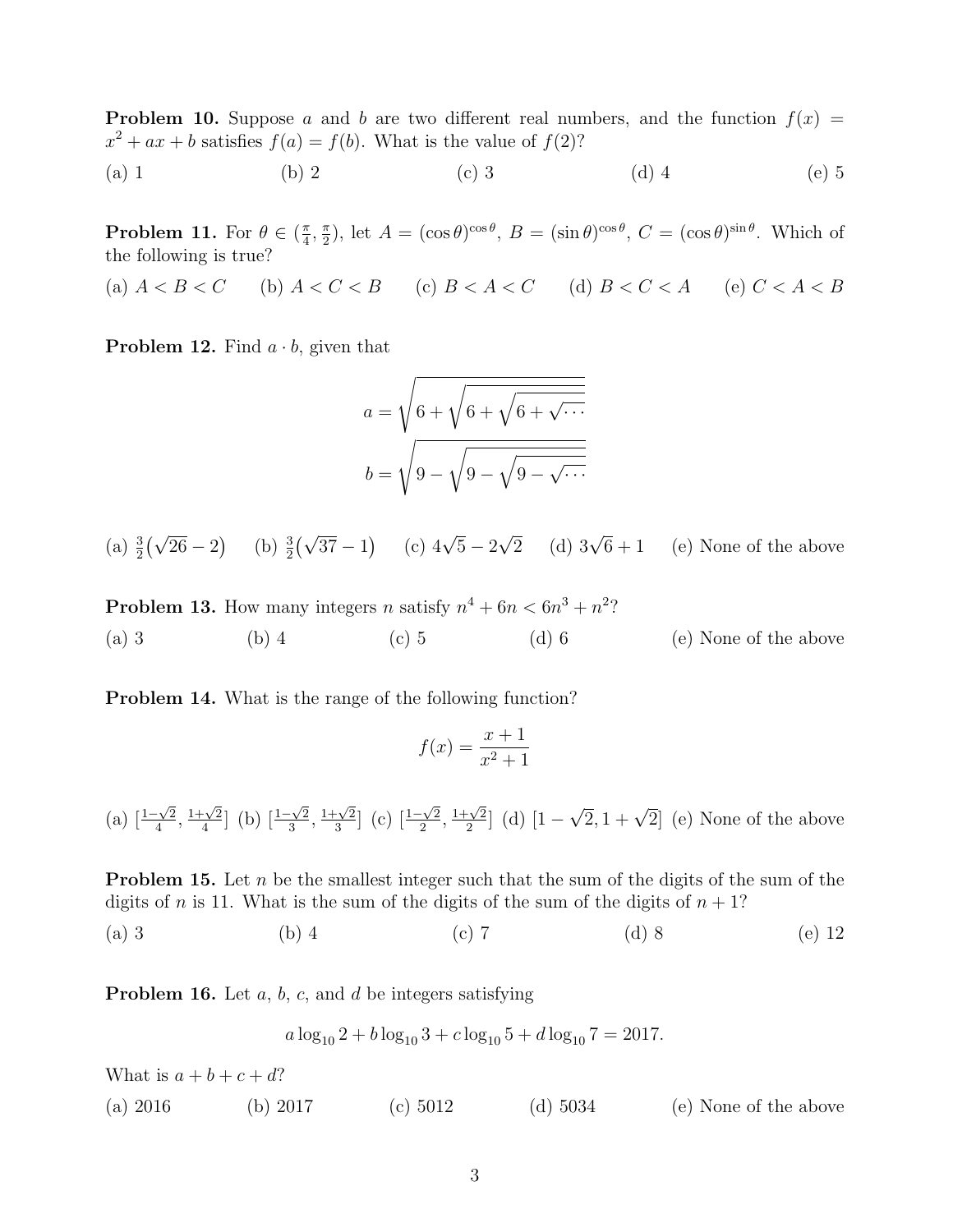Problem 17. Given three circles of radius 2, tangent to each other as shown in the following diagram, what is the area for the shaded region? (a)  $\sqrt{3} - \frac{\pi}{2}$ 



Problem 18. What is the value of

$$
\log_2(27) \cdot \log_3(25) \cdot \log_5(32)
$$

to the nearest integer?

(a) 23 (b) 29 (c) 30 (d) 32 (e) 36

**Problem 19.** In this problem, a and b represent real numbers. Given that the maximum value and the minimum value of the function  $f(t) = a \sin t + b \cos t$  differ by exactly 10, what is the largest possible value of  $a + b$ ?

(a)  $4\sqrt{2}$ (b) 6 (c) 7 (d)  $5\sqrt{2}$ (e) None of the above

Problem 20. There are 10 sticks in a bag. The length of each stick is an integer (measured in inches). It is not possible to make a triangle out of any three sticks from that bag. What is the shortest length (in inches) the longest stick could possibly be?

(a) 11 (b) 19 (c) 55 (d) 101 (e) 1023

**Problem 21.** Triangle  $\triangle ABC$  has sides  $\overline{AB}$  of length 6,  $\overline{BC}$  of length 3, and  $\overline{AC}$  of length 5. The angle bisector of ∠C intersects  $\overline{AB}$  in point D. What is the length of the line segment AD?

(a) 3 (b)  $\frac{13}{4}$  $(c)$   $\frac{7}{2}$ (d)  $\frac{15}{4}$ (e) 4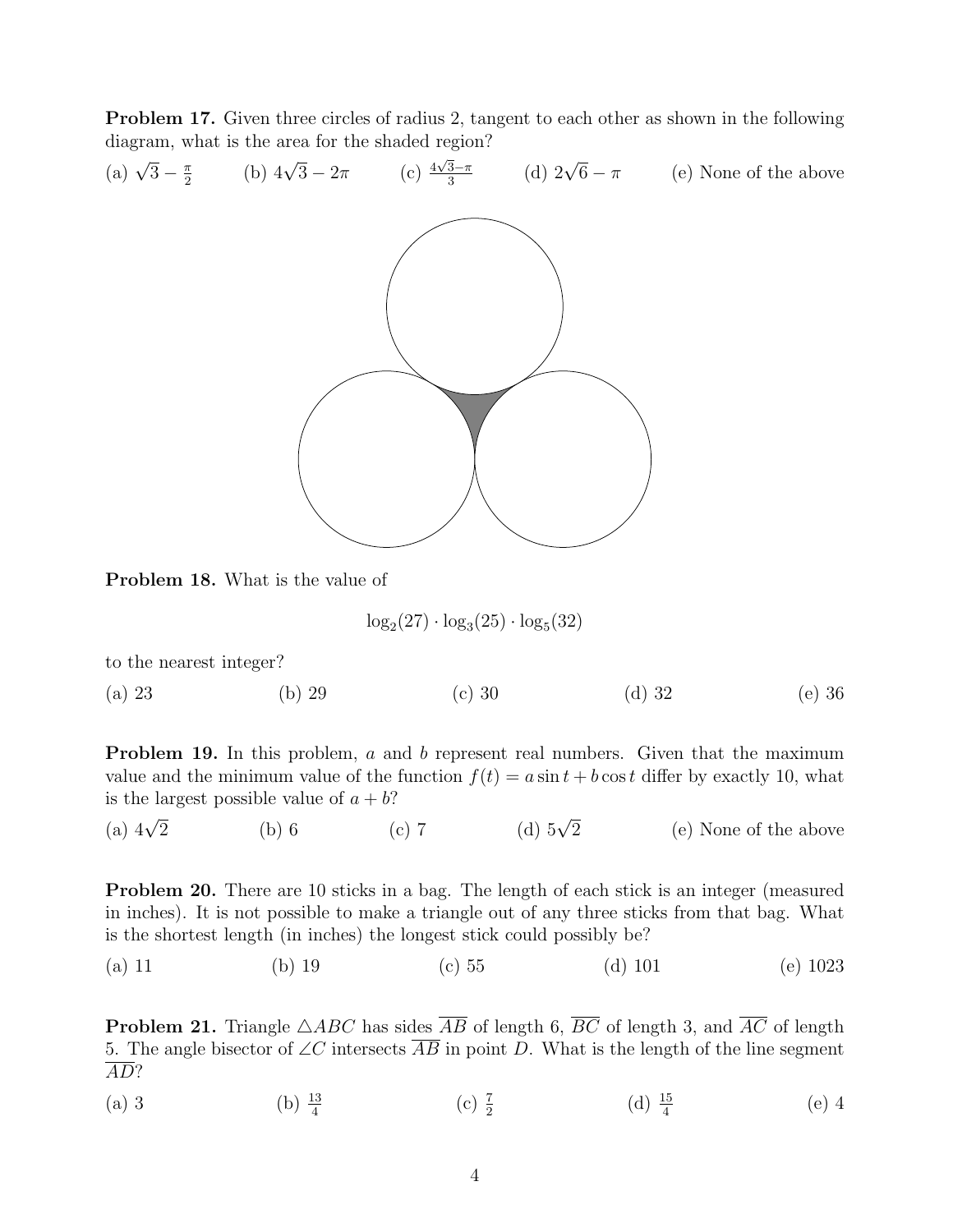**Problem 22.** For each positive integer n, write  $\sigma(n)$  for the sum of the positive divisors of n. As n ranges through all positive integers up to 100, what is the largest value of  $\sigma(n)$ ?

(a) 217 (b) 243 (c) 252 (d) 256 (e) 291

**Problem 23.** Let  $x, y$  and  $z$  be real numbers in [0, 1]. What is the maximum possible value of  $\sqrt{|x-y|} + \sqrt{|y-z|} + \sqrt{|z-x|}$ ? (a) 1 (b)  $\sqrt{2}$  $(c) \sqrt{3}$  $(d)$  2 (e)  $1+\sqrt{2}$ 

**Problem 24.** The equation  $x^3 - 4x^2 - 11x + a$  has three roots  $x_1, x_2$ , and  $x_3$ . If  $x_1 = x_2 + x_3$ , what is  $a$ ?

(a) 24 (b) 28 (c) 30 (d) 32 (e) 36

**Problem 25.** Suppose that  $t = \sqrt{(x^2 - 2)^2 + (x - 5)^2} + \sqrt{(x^2 - 3)^2 + x^2}$ . As x ranges over all real numbers, what is the minimum value of  $t$ ?

(a)  $\sqrt{10}$ (b)  $\sqrt{20}$ (c)  $\sqrt{26}$ (d)  $\sqrt{52}$ 52 (e) There is no minimum

**Problem 26.** In a square with side length 1, a quarter circle is drawn with center at the top left corner and passing through the top right and bottom left corners, and a half circle is drawn with the right side of the square as its diameter. (See the accompanying diagram.)

A smaller circle is drawn tangent to the quarter circle, the half circle, and the bottom edge (as shown). Determine its radius.



(a) 
$$
\frac{9}{5} - \sqrt{3}
$$
 (b)  $\frac{3}{2} - \sqrt{2}$  (c)  $3 - 2\sqrt{2}$  (d)  $\frac{\sqrt{2}}{2} - \frac{1}{2}$  (e)  $\frac{\sqrt{3} + \sqrt{2}}{\sqrt{3} - \sqrt{2}}$ 

**Problem 27.** What is the value of  $\cos^2 10^\circ + \cos^2 50^\circ - \sin 40^\circ \sin 80^\circ$ ?  $(a) -\frac{3}{4}$ 4  $(b) -\frac{1}{4}$  $\frac{1}{4}$  (c)  $\frac{1}{4}$  (d)  $\frac{1}{2}$  $(e)$   $\frac{3}{4}$